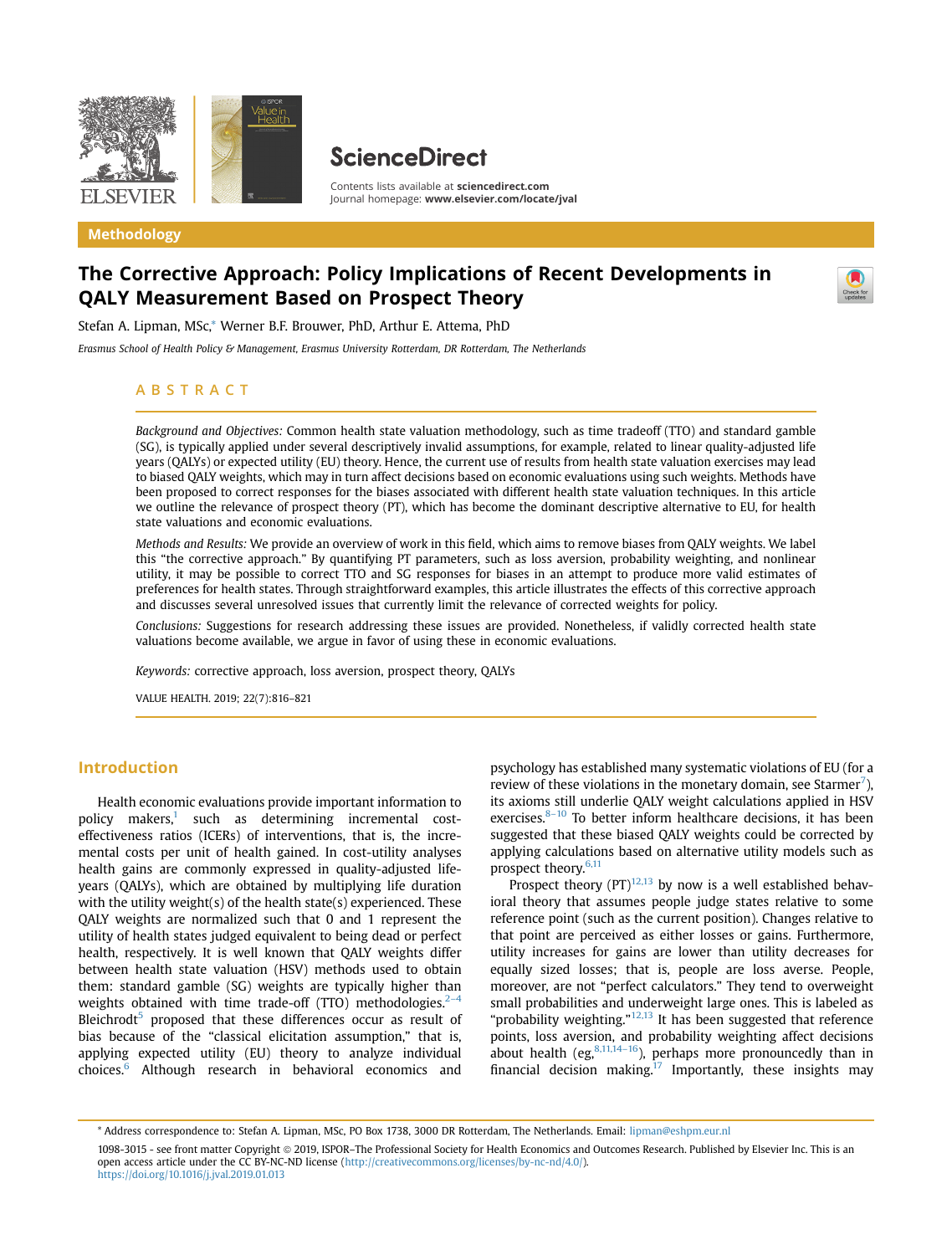provide an explanation for the systematic differences between HSV methods $<sup>5</sup>$  and can be used in pursuit of obtaining QALY</sup> weights that may more accurately reflect tradeoffs relevant to specific methodologies. For instance, SG responses can be corrected for bias owing to probability weighting, and TTO responses can be corrected for loss aversion. It has been argued that such a corrective approach may lead to better (ie, less biased) QALY weights and hence may have relevance for HSV. $5,11$  TTO and SG (see Box 1 for examples) have been the focus of the corrective approach because these methods are especially relevant to HSV for generic utility classifications, with EQ-5D tariffs frequently being determined via TTO,<sup>18</sup> whereas SF-6D tariffs have been obtained via SG.<sup>19</sup>

Hence, in this article, we focus on the corrective approach in the context of TTO and SG by providing an overview of developments in the corrective approach. These developments opened up at least two challenges to research and policy. First, applying the corrective approach (with current estimates) may affect ICER calculations and allocation decisions—especially when perfect health is involved. Second, even though loss aversion may lead to bias in HSV, it could reflect a real preference many individuals may hold. Thus, distinguishing between gains and losses may still be seen as relevant in healthcare decision making. Preventing health losses may, for example, have higher societal value than achieving health gains of a similar size (relative to a relevant reference point). Hence, we explore how a loss aversion premium for prevented health losses could be applied if and when deemed relevant by responsible policy makers. Finally, we outline policy implications and important steps for future research.

# The Corrective Approach: Rationale and Overview of Earlier Work

Acknowledging that decisions about health may be reference dependent, as is done in prospect theory, changes the implications of responses in TTO and SG exercises.<sup>[5](#page-5-0)</sup> These implications crucially depend on the location of the reference point in HSV exercises, which was the topic of some empirical studies (eg, van Osch<sup>20</sup>). Given that this work suggested that the time spent in the imperfect health state was the most frequently applied reference point (coinciding with how TTO and SG are typically framed), we will assume this reference point in HSV throughout the present article. Under this assumption, TTO involves trading off losses in life duration for gains in quality of life, whereas picking the risky option in SG indicates a preference for a mixed gamble generating either a gain in quality of life or a catastrophic loss of life (ie, immediate death). As such, loss aversion may exert upward bias in both methods because of the negative utility of (possible) losses subjects are willing to incur in TTO and SG is amplified by loss aversion and thus signifies a larger utility decrement than assumed under the classical elicitation assumption.<sup>5</sup>

Probability weighting only affects SG and generally has an upward influence on SG weights. This upward bias results from subjects' overweighting of generally small chances of death, and underweighting of the typically large chance of obtaining full health in this method. $\overline{5}$  $\overline{5}$  $\overline{5}$  In other words, if subjects weight probabilities in this manner, accepting a 10% chance of death in SG may signify a larger utility decrement than traditionally assumed. In addition, linear utility of life duration is often assumed in health state valuation (ie, the linear QALY model). Nevertheless, many authors have found utility of life years to deviate from linearity in the ranges typically considered in  $TTO$ ,<sup>[16,21](#page-5-0)–23</sup> where the severity of this deviation may even depend on how duration is described.<sup>24</sup> Such utility curvature will only affect TTO weights because this

# **BOX 1.** The Time Trade-Off (TTO) and Standard Gamble (SG) methods

TTO exercises involve choices between living longer (say 10 years) in a imperfect health state or shorter  $(<10$  years) in perfect health. The number of years in imperfect health is varied until the respondent is indifferent between the two options. Assuming the linear QALY model, $57$  the utility of the imperfect health state is given by dividing the duration in full health by the duration in imperfect health (eg. as in work by Walters).<sup>19</sup> Hence, if a person considers 6 years in perfect health to be equal to 10 years with severe pain, the utility of this health state is 6/10 = 0.6. The worse the health state, the greater is the reduction in years in perfect health that people would be willing to accept. Similarly, SG methods entail asking subjects to choose between living some period of time (eg, 10 years) in some imperfect health state for sure and a gamble with two outcomes: full health (FH) for the same period of time or immediate death (D). By varying the probability of immediate death, one may derive the utility of the imperfect health state. Under EU (and with the utility of perfect health normalized to 1 and that of death to 0) this utility equals probability 1-p. For instance, if people accept a maximum risk of 10% of immediate death to live the rest of their lifespan in perfect health rather than with moderate back pain, this implies the utility of the health state "moderate back pain" is 0.9. If the health state is worse, people would accept a higher risk of immediate death to regain health, leading to lower QALY weights.

method depends critically on tradeoffs in duration. As shown in Bleichrodt, $5$  if utility of life years is concave (ie, each extra year of life is worth less) instead of linear, TTO weights are biased downward. Inversely, when utility of life years is convex (ie, each subsequent year is worth more than the previous) instead of linear, then the TTO weights are biased upward.

Although EU is often considered the "right" normative theory, $12,25-27$  retaining the classical elicitation assumption mistakes the empirical nature of HSV, in which deviations from EU are likely if not inevitable, $6$  with the normative relevance that QALYs may have in economic evaluations. Consequently, several studies exist that applied a corrective approach, $28-34$  $28-34$  each using the same two steps: i) quantify the deviations from EU and the linear QALY model, such as loss aversion and nonlinear utility, and ii) use corrective formulas  $6,11,29$  to account for their confounding effect on HSV. Considerable differences exist between empirical studies regarding both steps, with researchers using different techniques to quantify PT or applying corrective formulas based on different assumptions about decision making. A frequently applied approach is to pre-emptively assume a certain degree of loss aversion, utility curvature, and probability weighting in all respondents.<sup>35</sup> In this type of work, average parameters elicited in earlier work (eg, loss aversion coefficients of 2.25) are applied to each individual. Nevertheless, typically large differences in loss aversion, utility curvature, and probability weighting are observed between individuals; that is, not everyone is equally loss averse or weighs probabilities the same way.

Therefore, other attempts at correcting TTO or SG weights apply an individual approach, in which PT parameters are elicited separately for each respondent, applying corrections for loss aversion<sup>31</sup> or nonlinear utility of life duration,<sup>[29,33](#page-5-0)</sup> for example. In this work, utility of life duration or probability weighting is typi-cally estimated by assuming specific functional forms.<sup>[30,33,34,36](#page-5-0)</sup>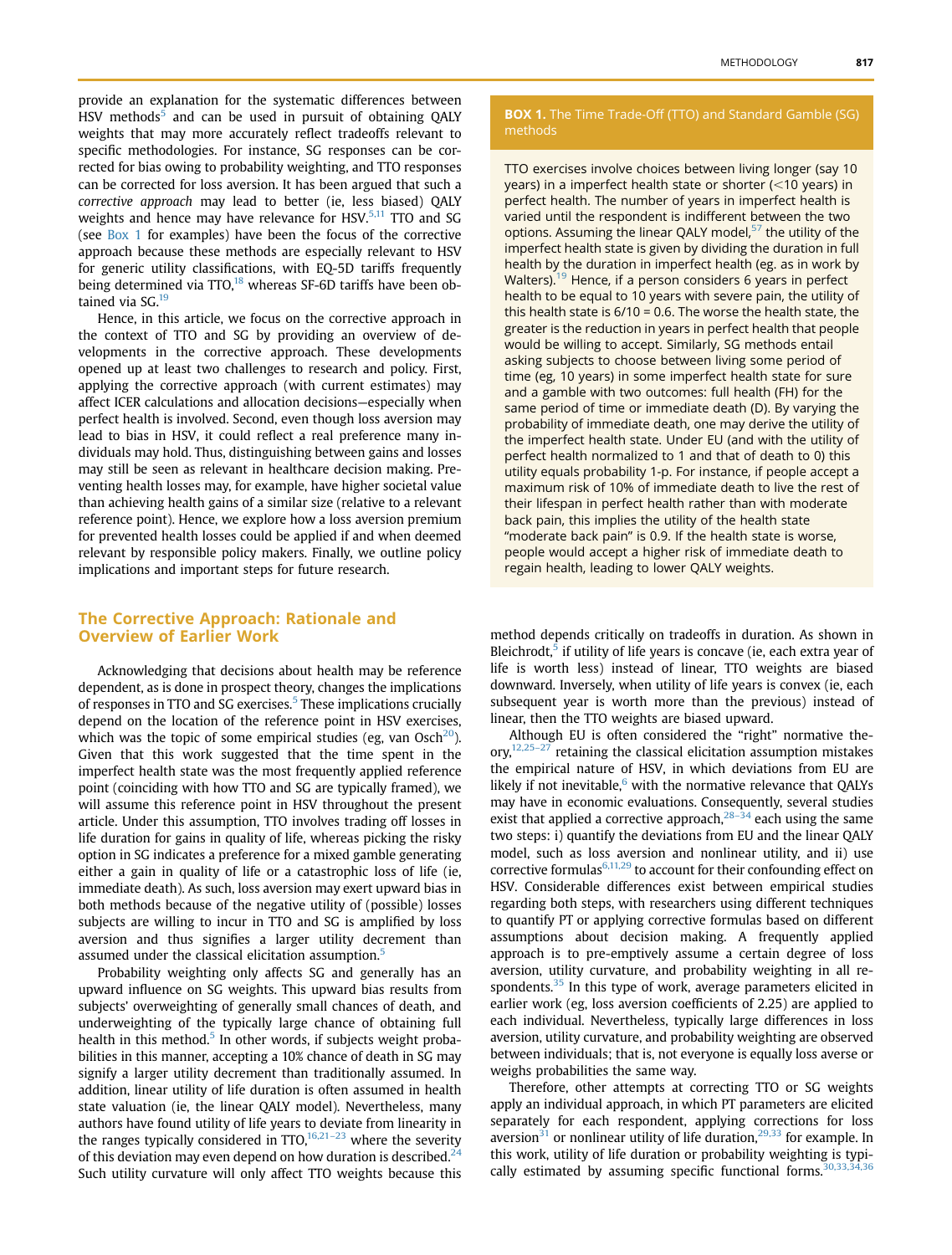Although such parametric analyses may be practical and efficient, the mathematical properties of the chosen parametrical form may not fit well for some extreme cases, for example.<sup>37</sup> Indeed, literature exists documenting that parametric analysis may result in biases in individual estimates for  $PT<sup>38,39</sup>$  $PT<sup>38,39</sup>$  $PT<sup>38,39</sup>$  Recently, the nonpara-metric method by Abdellaoui et al<sup>[38](#page-5-0)</sup> was adapted to correct TTO and SG weights without parametric assumptions. $^{11}$  In that study, as was expected under PT, concave utility for life year gains and convex utility for losses were observed, with considerable loss aversion and probability weighting for both gains and losses. After applying the corrective approach, TTO and SG weights converged, as predicted by Bleichrodt.<sup>[5](#page-5-0)</sup> Nevertheless, the resulting corrected QALY weights seemed quite low and compressed, raising questions about their validity (see [Appendix I](#page-5-0) for numerical examples of corrections based on this study).

Collectively, these developments in PT measurement and the corrective approach could be important for health policy because they suggest that it may be possible to move beyond the classical elicitation assumption for TTO and SG weights, which still dominates applications of HSV.

# The Impact of the Corrective Approach on Health Policy

Regardless of these developments, the corrective approach currently does not affect the policy domain: only a single study<sup>28</sup> exists that estimated corrected tariff lists (ie, without assuming EU), and no country has adopted the corrective approach in guidelines for economic evaluations. Of course, this gap between the current state-of-the-art in the literature and policy may in part be caused by unresolved questions about validity or feasibility of the corrective approach. We return to these important questions in the final section of this article, for now disregarding them to address two currently understudied corollaries of applying the corrective approach. First, we illustrate with currently available weights that moving from the classical elicitation assumption to a corrective approach may substantially affect ICERs and allocation decisions, especially when treatments involve perfect health. Second, we explore how loss aversion, which produces bias that we argued needs correction in HSV, could still have relevance in the context of health policy.

#### To Correct or Not to Correct: It Makes a Difference

Currently, TTO and SG weights (or weights derived from classification systems using these methods) are commonly elicited assuming EU or the linear QALY model. Hence, at least implicitly, the classical elicitation assumption is still applied. Our focus is to compare this status quo to the situation in which the corrective approach would be applied. We will refer to TTO and SG weights calculated under the classical elicitation assumption as classical weights and refer to corrected weights when the corrective approach is applied. Without correction, TTO and SG typically yield different QALY weights, $2-4$  and hence, it is obvious that ICERs for the same treatment could vary substantially (and systematically) depending on which method is used to value health benefits—especially for treatments dealing with full health. If we choose to apply corrections, we could observe converging TTO and SG weights, and hence converging ICERs for both methods (see Box 2 for an example using currently available estimates). Similarly, applying the corrective approach may affect allocation decisions in different situations compared with using classical weights (see Box 3 for an example). In both cases, applying the corrective approach will likely lead to a lower valuations of impaired health states. $5,11$ 

#### **BOX 2.** The impact of the corrective approach on ICERs

Imagine a group of patients who experience moderate problems with walking about, slight problems with usual activities and slight pain or discomfort (31221 in EQ-5D nomenclature,  $\beta$ 2 in [Appendix A\)](#page-5-0). In a study by Lipman et al<sup>[11](#page-5-0)</sup>, the classical TTO and SG weights for  $\beta$ 2 were elicited at 0.605, and 0.706, respectively. We let  $U(.)$  represent the utility assigned to health states. Assume that a treatment is evaluated that returns these patients to full health for 30 years, and the costs for treatment are  $\epsilon$  20,000 per year. Without discounting, we then obtain the following ICERs:

$$
ICER_{TTO} = \frac{\text{€20,000} * 30 \text{ years} = \text{€600,000}}{30 * (U(FH) - U(\beta2)) = 30 * 0.395 = 11.85} = 50,632 \text{€}/QALY,
$$
  

$$
ICER_{SG} = \frac{\text{€20,000} * 30 \text{ years} = \text{€600,000}}{30 * (U(FH) - U(\beta2)) = 30 * 0.294 = 8.82} = 68,027 \text{€}/QALY.
$$

If we repeat our calculations using corrected SG and TTO weights, which were 0.442 and 0.456 respectively (see [Appendix A](#page-5-0)), we obtain the following ICERs:

*ICER<sub>TTO</sub> - c* = 
$$
\frac{\epsilon 20,000 * 30 \text{ years}}{30 * (U(FH) - U(\beta 2))} = 30 * 0.558 = 16.74 = 35,842 \in IQALY,
$$
  
\n*ICER<sub>SG</sub> - c* =  $\frac{\epsilon 20,000 * 30 \text{ years}}{30 * (U(FH) - U(\beta 2))} = 30 * 0.551 = 16.32 = 36,765 \in IQALY.$ 

Although applying a corrective approach in calculations of QALY weights from HSV exercises will likely improve understanding of choices in TTO and SG, it is not yet clear to what extent this corrective approach ultimately yields QALY weights that better reflect preferences for health states. Obviously, the exact impact of utilizing corrected weights instead of classical weights on subsequent economic evaluations will depend on the respective valuations of health states associated with the treatment and control groups, which raises two crucial issues. First, whereas Box 2 and Box 3 illustrate that the corrective approach may have considerable effects on ICERs and allocation decisions for treatments moving patients between impaired health states and full health, the effects of correction on movements between health

#### **BOX 3.** The impact of the corrective approach on allocation decisions

Imagine two patient populations that have the same initial quality of life: a mild health state characterized by slight problems in mobility and self-care (21211,  $\beta$ 1 in [Appendix A\)](#page-5-0). Treatment A will return population  $P_a$  to perfect health, that is, treatment A is curative. Treatment B, on the other hand, will prevent population  $P_b$  from a sure loss in quality of life, from state  $\beta$ 1 to  $\beta$ 3 (32341), a health state characterized by moderate problems with mobility, slight problems with selfcare, moderate problems with usual activity, and severe pain. In other words, we have to choose between funding A, which involves  $P_a$  gaining  $U(FH) - U(\beta 1)$ , while funding B prevents a loss in quality of life of  $U(\beta3)-U(\beta1)$  for  $P_b$ . Under the classical elicitation assumption, we observe that the utility differences between  $U(\beta 3)-U(\beta 1)$  and  $U(FH)-U(\beta 1)$  are of similar magnitude, independent of which method is used to elicit these weights (see [Fig. 1](#page-3-0)A). After correction, however, utility for  $\beta$ 1 (see [Fig. 1](#page-3-0)B) has dropped substantially, which could change the allocation decision problem between A and B in favor of Treatment A (ceteris paribus).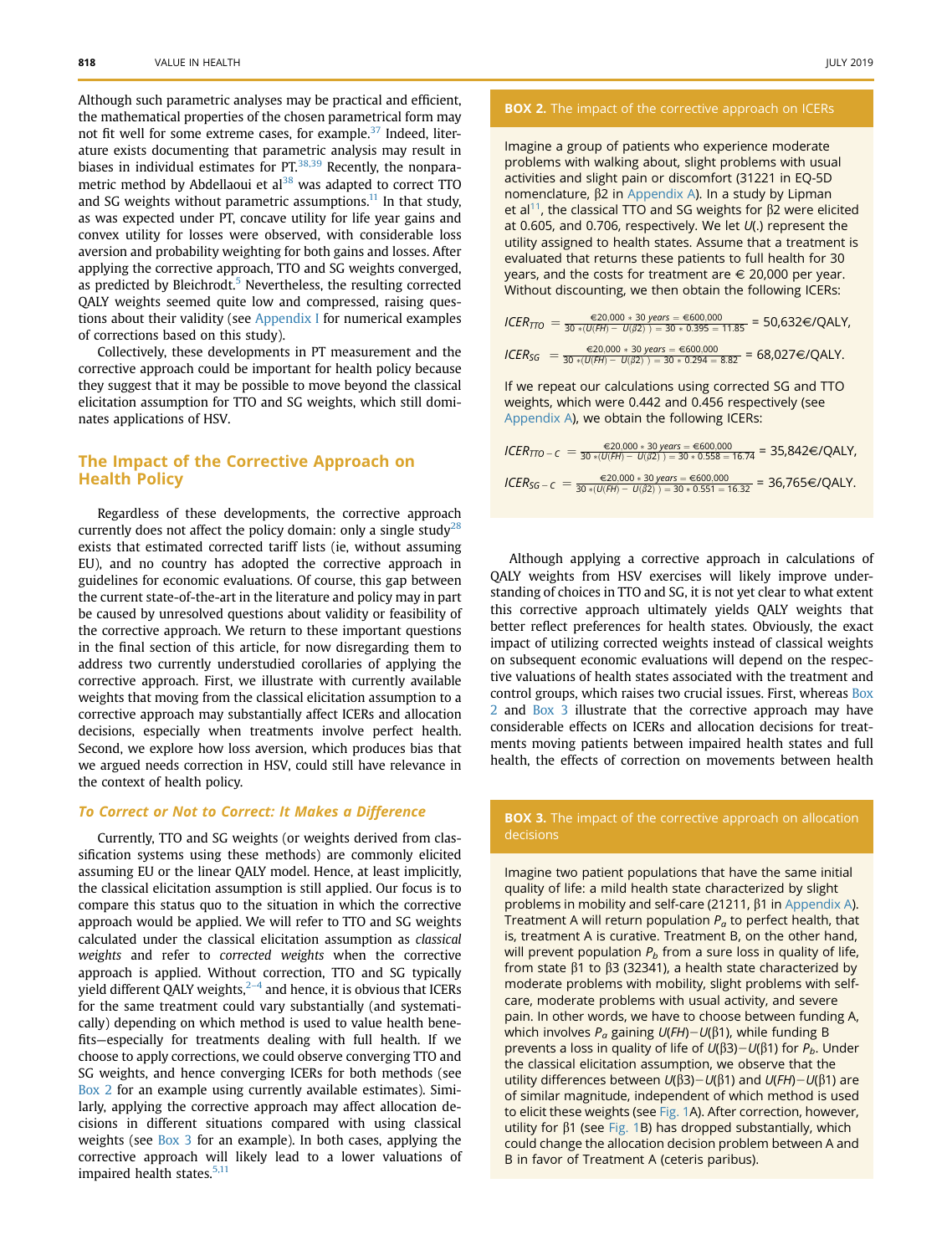

<span id="page-3-0"></span>Figure 1. A: TTO and SG weight differences with classical estimation. B: TTO and SG weight differences under the corrective approach.

states that differ only slightly are currently unknown. Given that treatments yielding full recovery are likely to be rare, more insight into how such small improvements or deteriorations in health status are affected by deciding to correct or not to correct (for both SG and TTO) is an important avenue for future research. Second, as can be seen from Box 2 and Box 3, another corollary of applying the corrective approach is that a "perfect-health gap" may be exacerbated. Note that whether or not such a gap emerges depends on final corrected weights. Nevertheless, currently available corrected weights suggest that the distance in utility between the mildest impaired health states, which in current estimates receive lower QALY weights after correcting for bias owing to loss aversion, utility curvature, and probability weighting, and the utility of perfect health, which remains stable at 1.00, increases. As a result, applying the corrective approach may especially affect ICERs of and allocation decisions for treatments involving patients losing or returning to perfect health. Incremental cost-effectiveness thus increases (as shown in Box 2) for treatments that return patients to full health, with potential policy and allocation implications (as in Box 3).

It is yet unclear whether this "perfect health gap" is simply the result of poor correction of bias in TTO and SG, and as such an unintended and undesirable by-product of applying the corrective approach, or reflects actual individual or societal preferences. Implicitly, a perfect health gap already exists in many applications of tariff estimations for utility classification systems.<sup>[18,40,41](#page-5-0)</sup> Whether the larger gap aligns with preferences needs to be established further, especially because correction may enlarge the gap, emphasizing the special status perfect health may have. Nevertheless, earlier work applying a similar corrective approach outside the health domain found that correcting for PT may lead to compression of utility weights. $6$  It was suggested that this compression was unrelated to individuals' preferences, but rather resulted from the specific parameterized correction process applied. Such compression of corrected weights could explain the enlarged perfect health gap. Indeed, if the utility estimates of impaired health states are compressed and come closer to the midpoint of the 0 to 1 scale (as in [Appendix I\)](#page-5-0), while perfect health remains fixed at 1, this inevitably leads to a (larger) gap.

Moreover, if this compression effect is strong enough, it could also explain the convergence of TTO and SG valuations (as all values cluster in the middle of the scale). The convergence of valuations using both methods has been interpreted in earlier work as evidence of successful correction.<sup>11,34</sup> Hence, it is crucial to determine whether the corrective approach leads to such unwarranted compression of QALY weights, and indeed whether corrected weights better reflect preferences for health states than classical weights. The move toward individual corrective approaches, $11$ combined with, for example, ex-post validation of corrected weights in personal interviews in future work, could shed light on this issue. Such insight in the validity of classical and corrected weights is pivotal in interpreting the observed convergence of health state valuations obtained through different methods as well as the increased perfect health gap, and we believe that it is required before the corrective approach is applied in economic evaluation.

# To Prevent Is Better Than to Cure: Exploring the Loss

Applying the corrective approach implies correcting for bias in TTO and SG weights that results from loss aversion, probability weighting, and utility curvature. This may be desirable because TTO and SG are not designed to reflect these time and risk preferences; they were designed to reflect preferences for health states. As such, in our view, if time and risk preferences are deemed relevant for health policy, HSV is not the context in which they should be considered. Rather, this should occur within economic evaluations if deemed appropriate. For time preferences this is already common practice: often a discount rate is applied to future life years in cost-effectiveness analyses, $1$  which may reflect societal time preferences for health outcomes.<sup>[42](#page-5-0)</sup> Nevertheless, to avoid "double discounting," TTO weights should be adjusted for individual utility curvature (or time preferences) before applying such societal discount rates in economic evaluations.<sup>[43](#page-5-0)</sup> Thus, individuals' discounting in TTO should be corrected for initially in HSV, and policy makers can decide if and which societal time preference is to be incorporated in economic evaluations. Application of the corrective approach would extend the first step of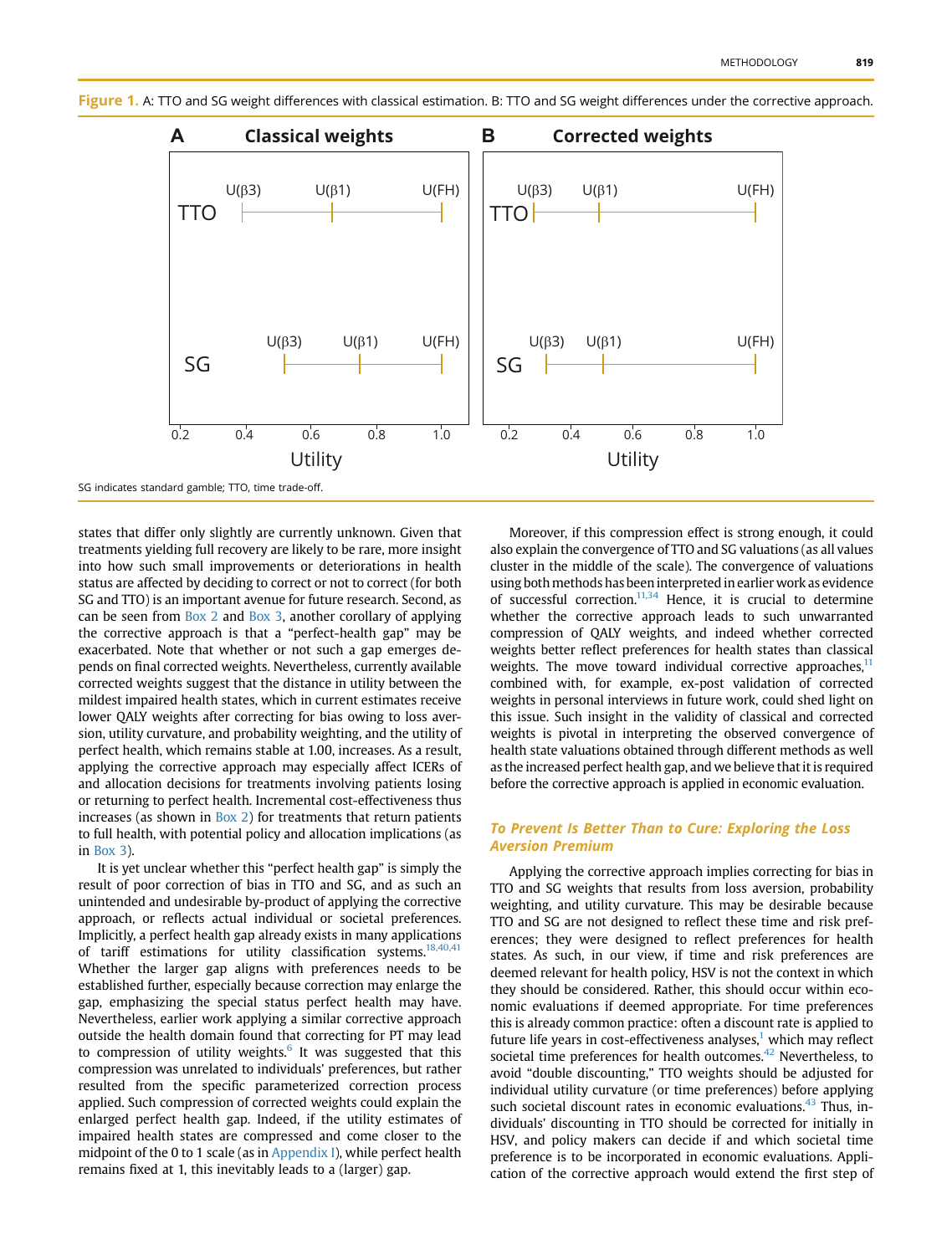this sequence to also correct for loss aversion and probability weighting. Nevertheless, no work exists on providing a rationale or methods for also applying this second step for loss aversion or probability weighting, even though it is well known that loss aversion and probability weighting apply to health outcomes as well.<sup>11,14,44-46</sup>

Several authors provided arguments that loss aversion and probability weighting, although yielding bias in TTO and SG, need not be irrelevant or irrational. For example, Huber et al<sup>47</sup> wrote, "In many settings, one cannot tell whether loss aversion is a bias or merely a reflection of the fact that losses have more emotional impact than gains of equal magnitude." Similarly, Diecidue and Wakker<sup>48</sup> argued that probability weighting could reflect individuals' decision that some outcomes are especially important and should receive more attention than equally likely outcomes. As such, just as societal time preference, both probability weighting and loss aversion could provide information relevant for economic evaluations and healthcare decision makers. They may signal that (possible) health losses are perceived to have large emotional impact by many members of society. Hence, this preference information could be viewed as a relevant input in decisions based on economic evaluations of health technologies dealing with (risks of) health losses. Below, we will explore how policy makers may include such behavioral insights in such economic evaluations, with a focus on loss aversion (developing a similar approach for probability weighting is beyond the scope of this article and less intuitive in the context of economic evaluation).

To interpret or apply insights based on loss aversion in economic evaluations, it is important to consider which reference point is taken—otherwise losses and gains are undefined. For example, one could take individuals' current health as reference point, which implies that preventive treatments reduce health losses, while curative treatments generate health gains (typically after some loss is incurred). Loss aversion could then refer to a social preference for preventive treatments over curative treatments (ceteris paribus). Nevertheless, extensive literature on equity weighting in health exists suggesting that people on average prefer to treat those worse off (eg, Van de Wetering<sup>[49](#page-5-0)</sup>). Furthermore, research has also documented that age-dependent expectations about length and quality of life could also serve as reference point. $50-52$  $50-52$  Collectively, these findings indicate that if a similar approach is to be developed as for time preference, more research on reference points in decisions about health is required. Nonetheless, in [Appendix II,](#page-5-0) we provide a first suggestion as to how insights from loss aversion may be included in economic evaluations, by incorporating a loss aversion premium. When and why policy makers should include a loss aversion premium in economic evaluations may be explored in future work taking a broad view of relevant factors in the decisionmaking process. For simplicity, this approach, which involves deliberately adjusting the value assigned to changes between health states that involve losses, was applied with current health as reference point. Such a loss aversion premium could be used when this is deemed relevant and normatively acceptable.

## Conclusions: Research Agenda and Policy Implications

Besides more discussion on corollaries of the corrective approach, such as the perfect health gap and a loss aversion premium, several steps can be outlined for future research. We suggest that these are necessary for successful potential application of the corrective approach in the policy context. First, the robustness and validity of PT parameters obtained through the corrective approach should be determined, both individually and

combined, because differences were observed between studies using different methods.<sup>[11,14,44](#page-5-0)–46,53</sup> A head-to-head comparison of these methods could provide a more in-depth analysis of these differences and their impact on correction. Second, research could focus on replicating and extending earlier work on the corrective approach (eg, Lipman $11$ ), preferably with a sample representative of the relevant population and test the validity of individually corrected QALY weights. Third, future research should aim to clarify the effect of PT on QALY weights elicited with discrete choice experiments (DCE) because these are employed more frequently in large-scale valuation studies (eg, Versteegh $^{18}$ ). Given that orthogonal comparisons of TTO, SG, and DCE are nonexistent, only suggestive evidence exists showing that DCE weights are similar to classical TTO and SG weights. $54,55$ Nevertheless, given that DCEs are typically applied assuming random utility models and because they use an aggregate approach to HSV, it may be difficult to reconcile with corrections at the individual level. Fourth, as mentioned, the corrective approach crucially depends on assumptions about the reference point. Future work should explore the role and nature of the reference point(s) further, especially for TTO, for example, with an approach as in van Osch, $20$  and develop corrections for PT that are applicable when outcomes other than the time spent in reduced health are taken as reference point. Finally, if the results of future research on correcting biases are encouraging, national tariffs using the corrective approach for the relevant healthutility classification, for example, EQ-5D-5L or SF-6D, could be obtained to facilitate the incorporation of the corrective approach within health policy as in Perpiñán. $^{28}$  $^{28}$  $^{28}$ 

Summarizing, if future research indeed demonstrates the merit of the corrective approach, our suggestion would be to apply the corrective approach in QALY measurement also in the context of actual decision making, which entails several steps.

First, in HSV exercises, for example, large-scale valuation studies, measure each subject's degree of deviation from EU with the most accurate methods available and adjust individuals' responses accordingly. Although work exists that challenges some of its core presuppositions (eg, suggesting no stable preferences exist at all $^{56}$ ), PT appears to best capture these deviations.

Second, if these corrected weights are found to be valid (and a better representation of health state preferences than classical weights), national tariffs could be calculated based on corrected weights. These could be used in economic evaluations informing policy makers.

Third, some of the correction factors used to "clean" health state valuations may still be informative for policy makers outside the context of HSV. We have explored how this may be true for loss aversion, in relation to the distinction between interventions producing health gains and those preventing health losses.

To conclude, despite developments and increased research efforts into the corrective approach, many unresolved issues still exist that caution against its widespread use. This suggests that the quest for improving methods for HSV, economic evaluations, and decision making has clearly not ended yet. With this article we hope to have encouraged both researchers and policy makers alike to explore these new opportunities.

### Acknowledgments

An earlier version of this article was presented at the 4th EUHEA PhD/ Supervisor Conference in September 2017 in Lausanne, Switzerland, discussed by Giacomo Pasini. The authors gratefully acknowledge helpful comments during this session. Additional helpful comments were provided by Matthijs Versteegh.